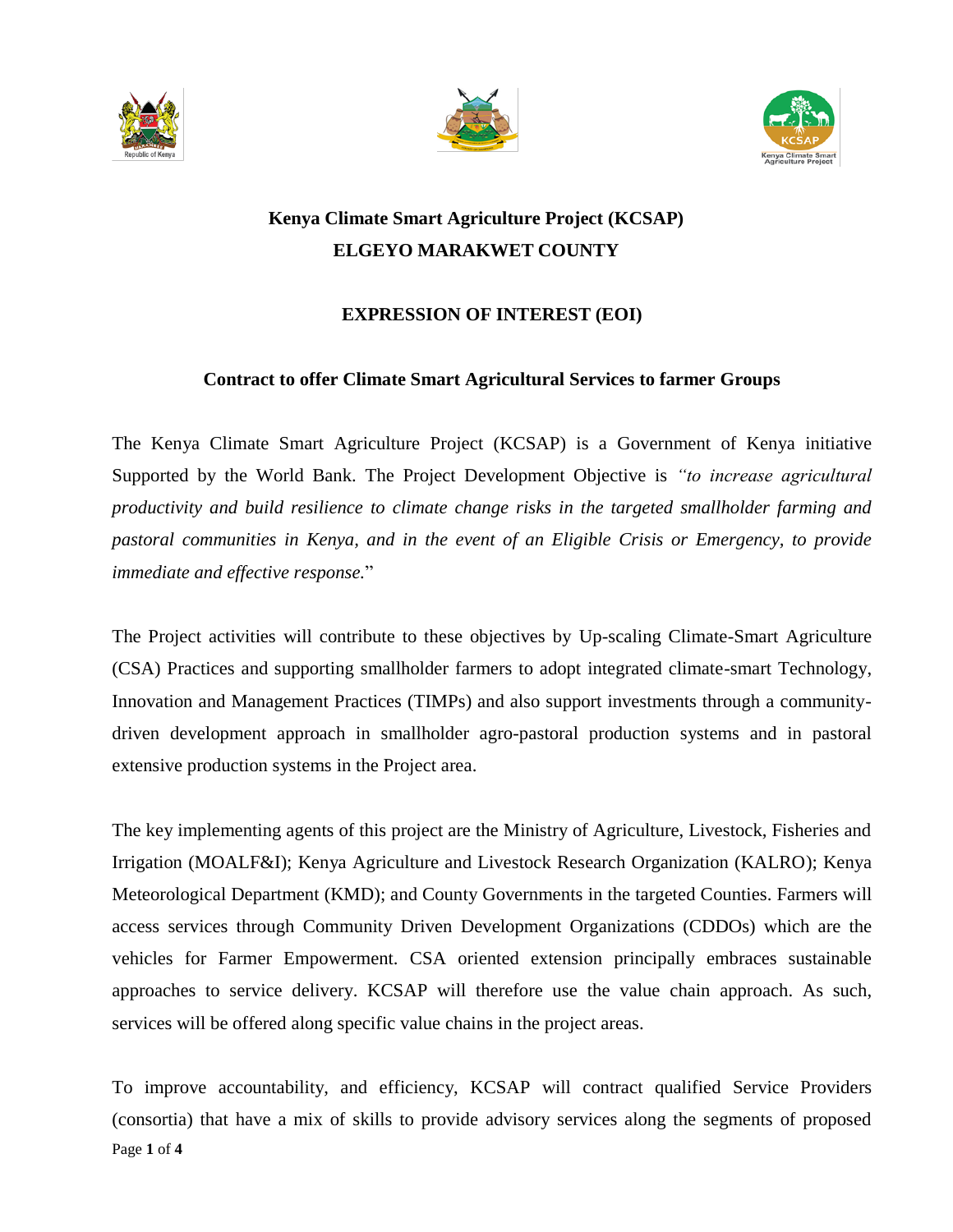agriculture value chain. The range of services to be provided by SPs will include: (i) facilitating communities to form common interest groups (CIGs) and Vulnerable and marginalized Groups (VMGs) to plan, implement, manage, and monitor their community CSA investments (micro-projects for adoption of CSA ,TIMPs); to federate into Producer Organizations (POs) and to participate in Private Partnership Producer Organization(PPPs )via production alliances, through participatory approaches; (ii) providing technical advisory services (for example, advice on good agronomic and livestock practices, value addition, and post-harvest technologies) to CIG, VMG, and PO members participating in various priority Value Chains(VCs)(iii) linking smallholder agro-pastoralists and pastoralists to input, output, and financial markets; (iv) providing financial and business advisory services; and (v) facilitating peer-to-peer learning among farmers.

Prospective consortia are expected to include; individual professionals from agricultural firms, public extension, private firms, producer organizations, cooperatives, universities, non-governmental organizations (NGO) as well as faith-based organizations (FBO). However, existing reputable organization(s) with technical and administrative capacity to provide advisory extension services may be considered for service delivery without necessarily teaming up to form consortia.

The Project hereby invites eligible Service Providers (SPs) to express interest to provide technical advisory services to Farmer/ Producer Groups in **Elgeyo Marakwet County** within the following six implementing project wards: **Endo, Sambirir, Kapsowar, Sengwer, Kabiemit and Soy South** through common interest group approach. The institutions/firms must demonstrate experience in working with smallholder farmers in the provision of CSA services at various levels along specific value chains. In addition, they must provide information indicating their qualifications or qualifications of the individuals who will perform the services.

The overall objective of the assignment is to provide farmers with services that enhance increased productivity, increased resilience and reduced greenhouse gases i.e., triple wins in the **four (4)** value chains in **Elgeyo Marakwet County** which includes:

- **1. Dairy cow**
- **2. Irish Potato**
- **3. Indigenous chicken**
- **4. Tomato**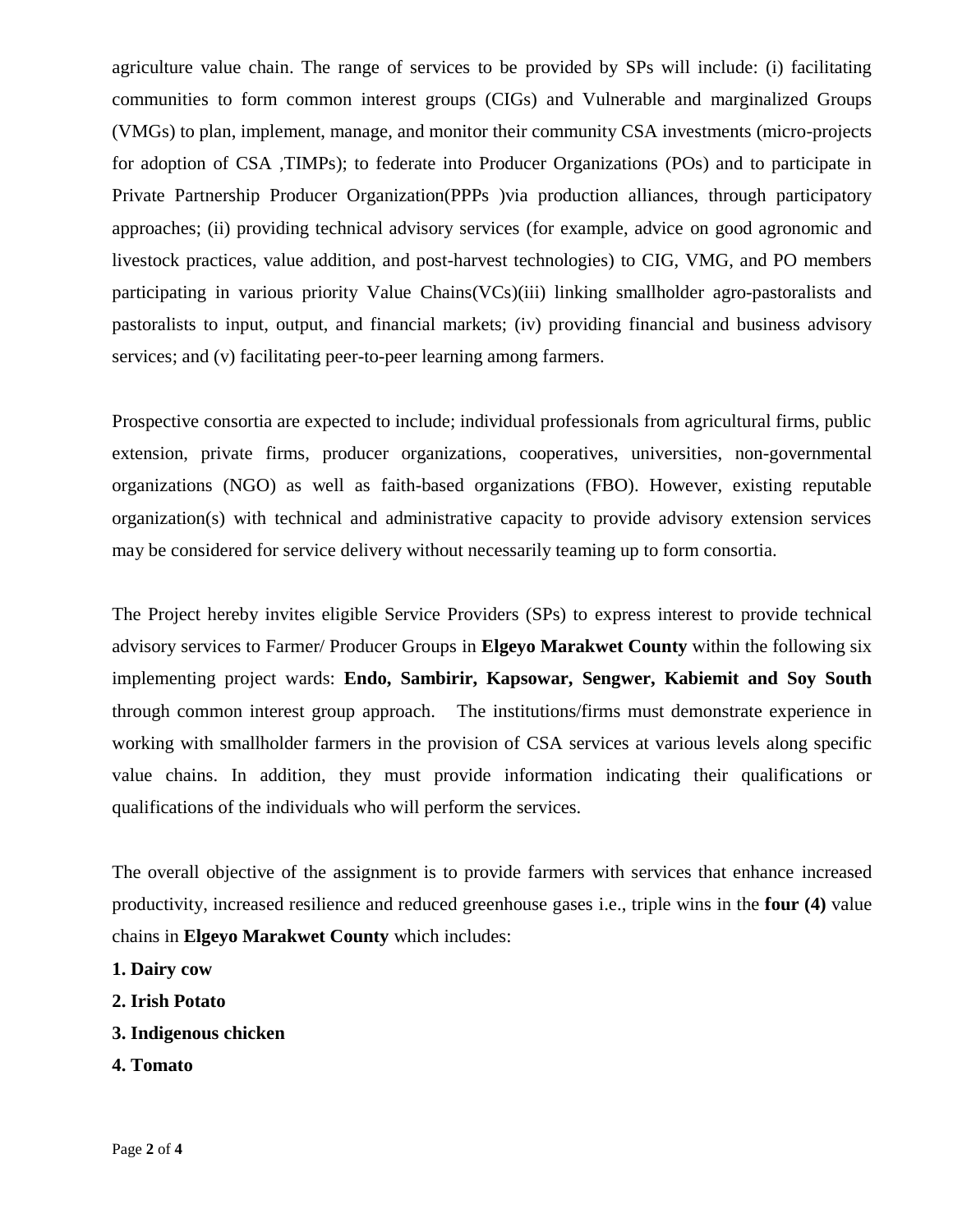The dairy, indigenous chicken, tomato will be implemented in the **Six wards** (Endo, Sambirir, Kapsowar, Sengwer, Kabiemit and Soy South) while potato will be in **four wards** (Sambirir, Kapsowar, Sengwer and Kabiemit)

The envisaged interventions will aim at improved yields, sustainable land management, water management, reduced losses, improved quality and incomes, introduce competitiveness within the identified value chains, increase the value of basic production through adoption of CSA TIMPs, use of agro-weather advisories, gender and nutritional mainstreaming, integrating environmental and social *safeguards*, the introduction of transformation and other value added processes, enhance access to local, national, regional and international markets, improve organizational and management skills of the agro-entrepreneurs and improve the incomes of the small scale farmers through the creation of synergies and networking for sustainable impacts among other benefits accrued from the engagement with the service providing firm/consortium.

## **Requirements**

The Consortium should provide:

- 1. A 1-page cover letter for EOI signed by the head of the lead organization in the consortium;
- 2. Company/organizational profile of the lead applicant describing experience in offering the services outlined in this request for EOI, showing:

(i) Evidence of extensive experience in designing and implementing farmer-based development projects.

- (ii) Evidence of expertise in capacity building, CSA and Agricultural value chains
- (iii) Evidence of having relevant participatory skills

(iv) Evidence of knowledge on gender, nutrition, social and environmental safeguards mainstreaming in project implementation

- (v) Evidence of similar work undertaken in the last 3 years including contacts of references.
- 3. CVs of the key personnel in the team proposed to undertake the assignment;
- 4. Copies of registration certificates,
- 5. Copies of PIN and VAT
- 6. Audited Accounts for the last 2 years
- 7. Copy of CR12